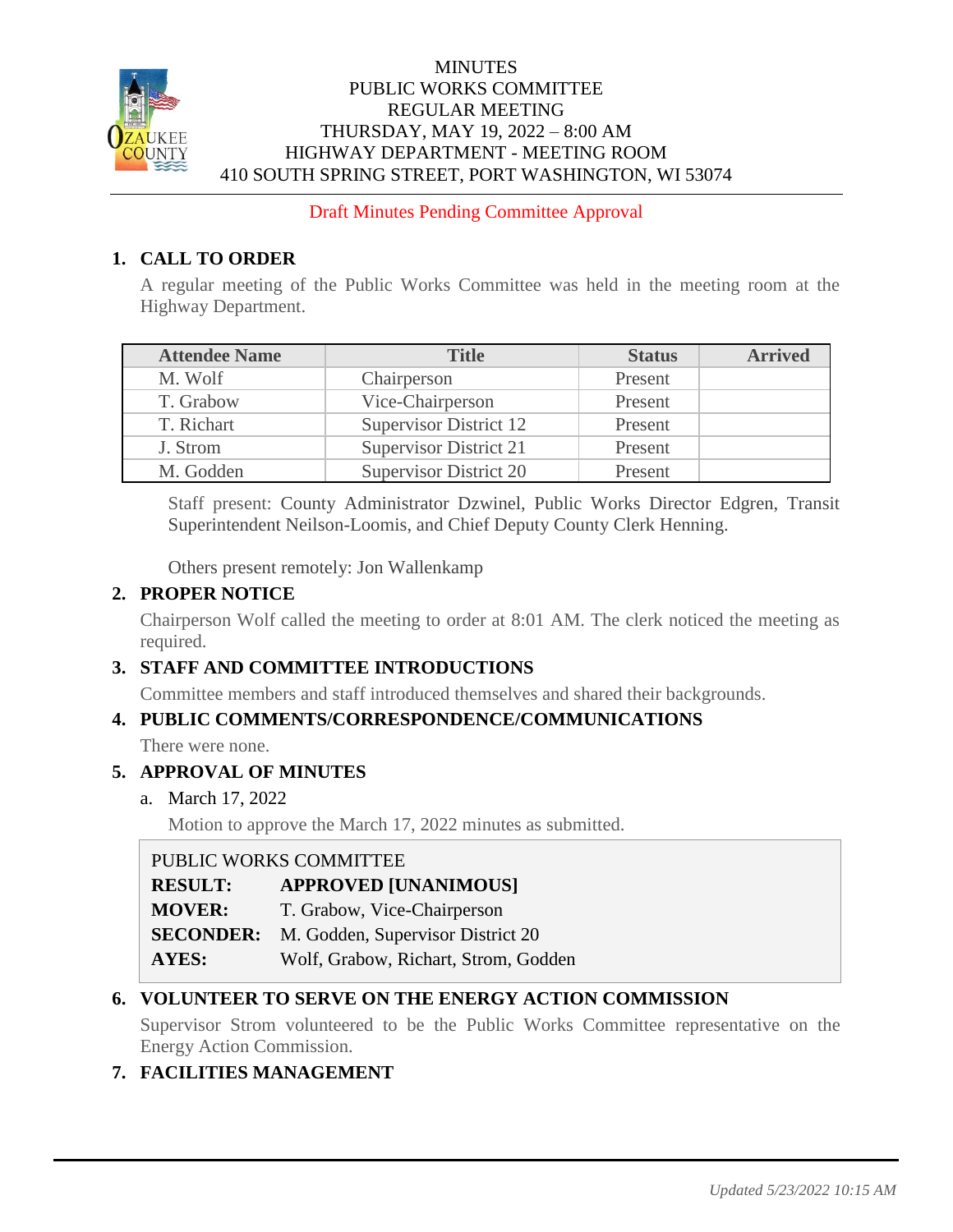#### *a. Action Items:*

## 1. Project Approval and Authorization to Bid – Security Improvements to Administration Center Entrance

8:10 AM Jon Wallenkamp, Kueny Architects, LLC joined the meeting.

Mr. Dzwinel gave a brief overview of security updates that have been implemented at the Administration Center in response to a security assessment done by the Sheriff's Department three to four years ago. Mr. Dzwinel further explained that a more recent security review of the Administration Center by the Sheriff's Department recommended further improvements to the front entrance of the building. The proposed modifications would improve security as recommended, enhance the handicapped accessibility to the building and improve an ongoing issue with water infiltrating the foundation from the granite planters in the front of the building.

Mr. Wallenkamp reviewed the three (3) design options with the committee.

Questions and discussion regarding the design options, parking, property line, queuing time and the location/relocation of the main entrance and ADRC entrance.

Mr. Wallenkamp will take all the comments from today's meeting and introduce a new scheme to focus on another option at the June meeting.

No action taken on this item.

#### *b. Management/Financial/Informational Reports*

#### 1. Facilities Financials

Mr. Edgren reviewed the status updates, included in the packet, on Fairground's equipment purchase and Facilities staffing.

# **8. TRANSIT SERVICES**

#### *a. Discussion Items:*

#### 1. Transit Services Overview

Ms. Neilson-Loomis provided an overview of transit services including services currently provided by Shared Ride Taxi and Commuter Express Bus, funding, ridership, staffing, county assets, the Washington Ozaukee Transit Connection pilot program and upcoming topics for transit services that will be brought forth to the committee in the upcoming months.

#### *b. Action Items:*

# 1. Commuter Express Fare Rate

Motion to adopt the lower fare rate for rides on the Ozaukee County Commuter Express as presented.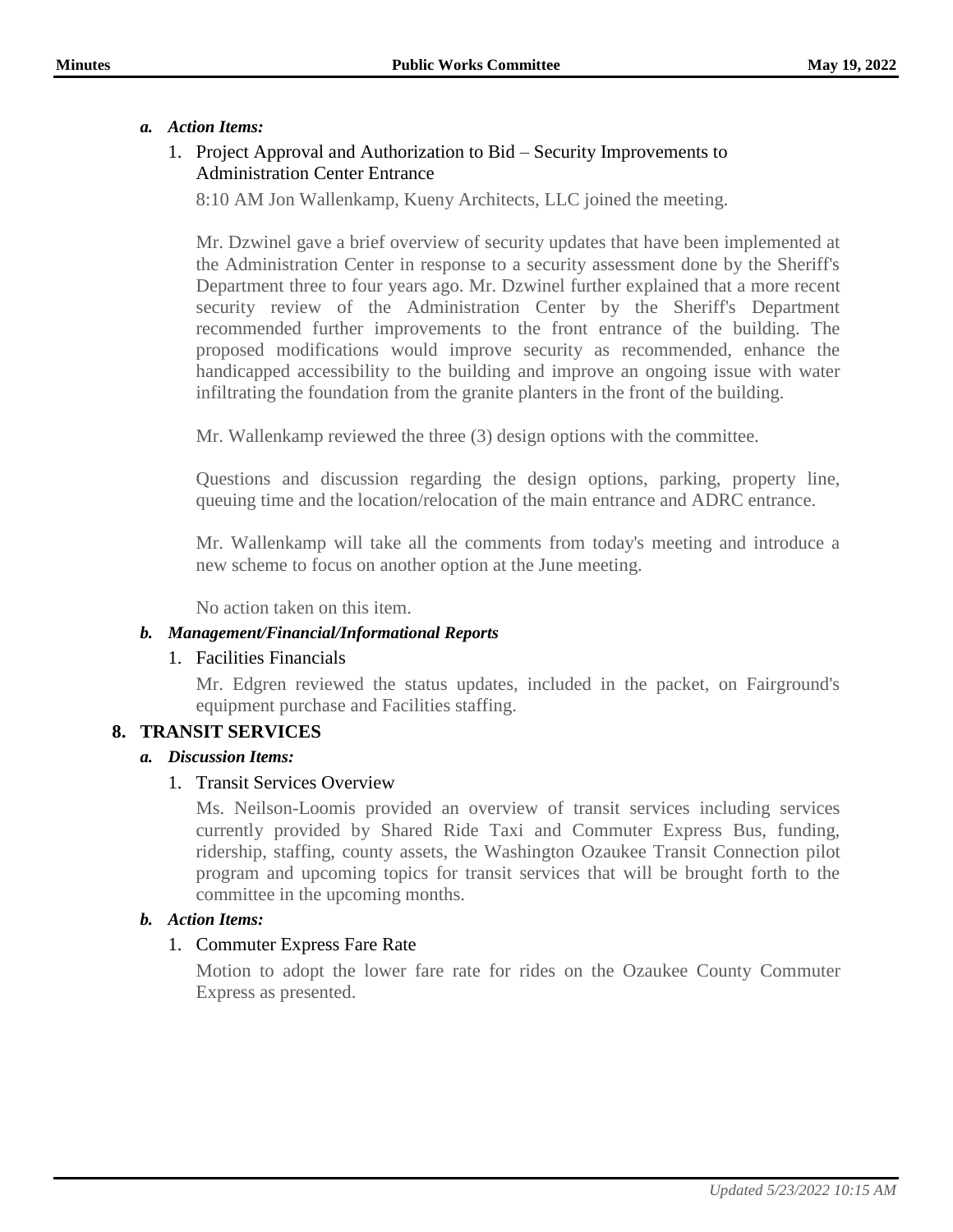| PUBLIC WORKS COMMITTEE |                                              |  |
|------------------------|----------------------------------------------|--|
| <b>RESULT:</b>         | <b>APPROVED [4 TO 1]</b>                     |  |
| <b>MOVER:</b>          | T. Richart, Supervisor District 12           |  |
|                        | <b>SECONDER:</b> T. Grabow, Vice-Chairperson |  |
| <b>AYES:</b>           | Wolf, Grabow, Richart, Strom                 |  |
| <b>NAYS:</b>           | Godden                                       |  |

## *c. Discussion Items (cont.)*

#### 1. Shared Ride Taxi Performance Issues

Update on the new routing and dispatch software, scheduling, training and staffing levels.

2. Transit Building Access - System Purchase

Update on the key-fob access system at the Transit building.

## *d. Management/Financial/Informational Reports*

1. Transit Financial Report

There were no questions.

# **9. HIGHWAYS**

## *a. Action Items:*

# 1. STH 33 & CTH I Archeological Artifacts

Motion to authorize the Highway Commissioner to work with WisDOT to turnover cultural materials to the Ho-Chunk Nation.

# PUBLIC WORKS COMMITTEE

| <b>RESULT:</b> | <b>APPROVED [UNANIMOUS]</b>                        |
|----------------|----------------------------------------------------|
| <b>MOVER:</b>  | T. Grabow, Vice-Chairperson                        |
|                | <b>SECONDER:</b> M. Godden, Supervisor District 20 |
| <b>AYES:</b>   | Wolf, Grabow, Richart, Strom, Godden               |

# 2. CTH NN & CTH Y Traffic Signals: Plat & Relocation Order

Motion to approve the Plat and Relocation Order as presented.

# PUBLIC WORKS COMMITTEE

- **RESULT: APPROVED [UNANIMOUS]**
- **MOVER:** T. Grabow, Vice-Chairperson
- **SECONDER:** T. Richart, Supervisor District 12
- **AYES:** Wolf, Grabow, Richart, Strom, Godden

# 3. CTH Y Road Closure for Newburg Fireman's Parade

Motion to approve the CTH Y closure as proposed conditionally upon the Village of Newburg's acceptance of responsibility, and Town of Saukville's authorization to use Singing Hill Road as a detour route.